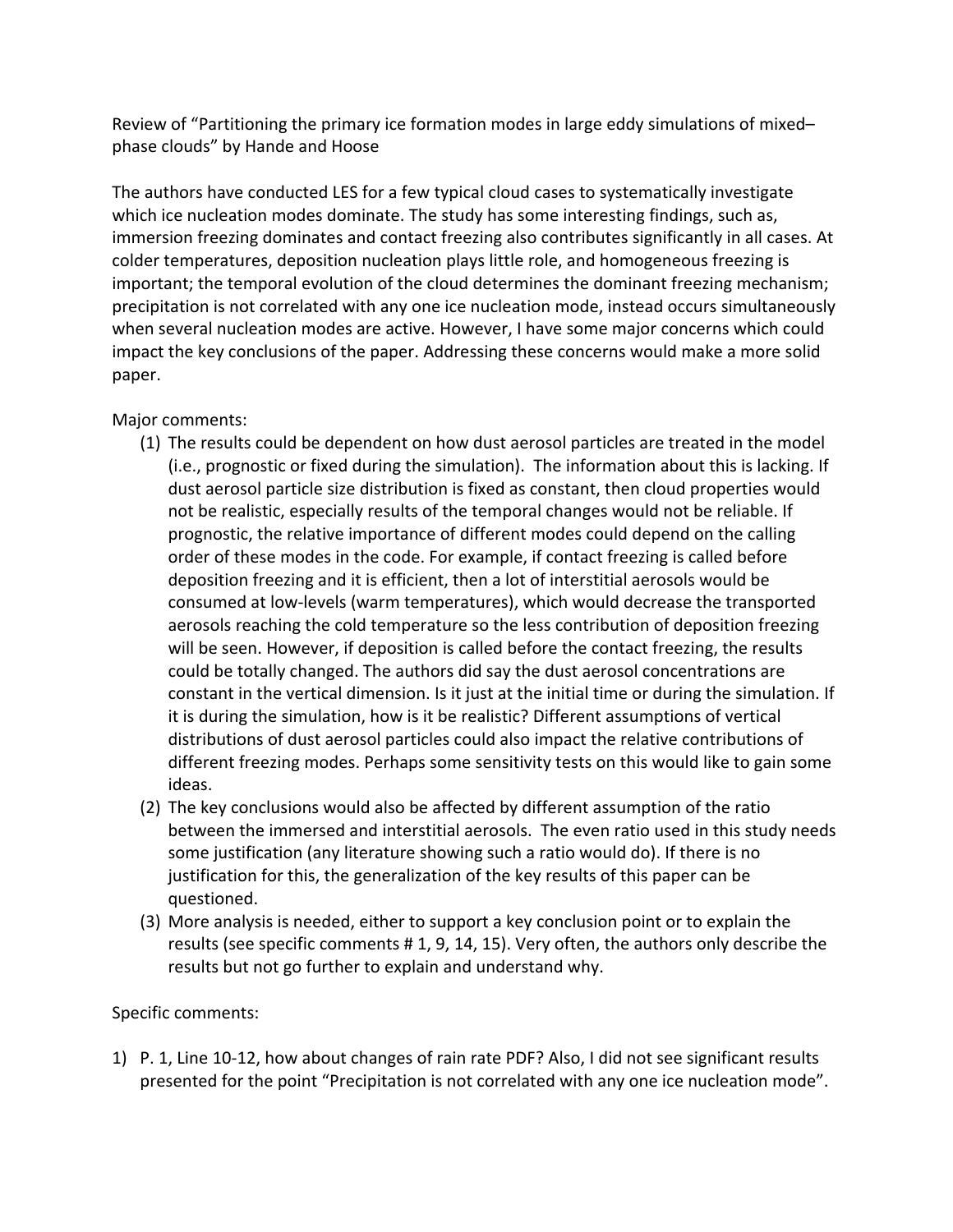Since this is one of the key results, the corresponding correlation plots should be found easily in the result section.

- 2) P. 2, L14-15, which study? Also, suggest to use past tense consistently for describing what past work did. Currently, the author mixed the past tense with present tense for these descriptions.
- 3) P. 2, L22, I am confused here. How can deep convective clouds always have liquid water at cloud top? This might occur in mixed-phase clouds, but not the deep convective clouds.
- 4) P. 2, L32, need to clearly state which studies since no specific studies is mentioned yet in this paragraph.
- 5) Section 2, Model description: need more information about dust aerosol simulation in the model, for example, is the dust aerosol size distribution prognostic or fixed during the simulation? See my major comment #1 about the importance of the information. Also, about the vertical distribution, needs to clarify the constant concentration is just at the initial time or during the simulation.
- 6) P. 4, L15-17, I am not clear how the assumption of the ratio allows the relative concentrations of immersion and contact INPs to be compared independent of this assumption. In addition, is there any measurements in literature showing a ratio of immersed to interstitial aerosols in any place? This ratio could affect the relative contribution of different modes a lot. If there is no justification for this, the generalization of the key results of this paper can be questioned.
- 7) P.5, first paragraph, please describe that it is an orographic mixed-phase cloud case.
- 8) Figure 3, how to explain the two disconnected layers of liquid in this warm-bubble case? The layer between 9.5-13.5 km is not realistic. Temperatures in this layer could be lower than -38  $\rm ^{0}$ C, so liquid particles generally can not survive. So, why is there no liquid between 7.5-9.5 km?
- 9) p.7, L17, why are both lower and higher aerosol concentrations giving less precipitation?
- 10) P. 7, last paragraph, the sentence "While the stratiform case has moderate amounts of liquid water, the total precipitation is the lowest amongst all the cases, so much so that the precipitating liquid doesn't decrease the total water" is confusing. The first part of the sentence does not mean much since all the cases are different type of clouds and comparing the correlation between liquid water and precipitation among different types of the clouds does not make much sense physically. Second, I am not sure what you really want to say here for the second part of the sentence "so much so that...".
- 11) P.8, Section 4, this is a discussion session. Table 1 clearly shows main results, so I would suggest to present it earlier (i.e., in the result section).
- 12) P9, L9, do you mean the stratiform cloud investigated here has no in-situ cirrus?
- 13) P9, L22, what is "a fraction of a percent"?
- 14) P9, L25-26, what makes "contact freezing dominated at warm temperatures"? Why immersion freezing is less contributed?
- 15) Last paragraph: Need to explain why the perturbation in aerosol concentrations (means increase or decrease of aerosols) produced proportional changes in the relative contribution of immersion freezing INPs and the relative contribution of the other modes decreased the convective cases. It is especially important to understand how all the other